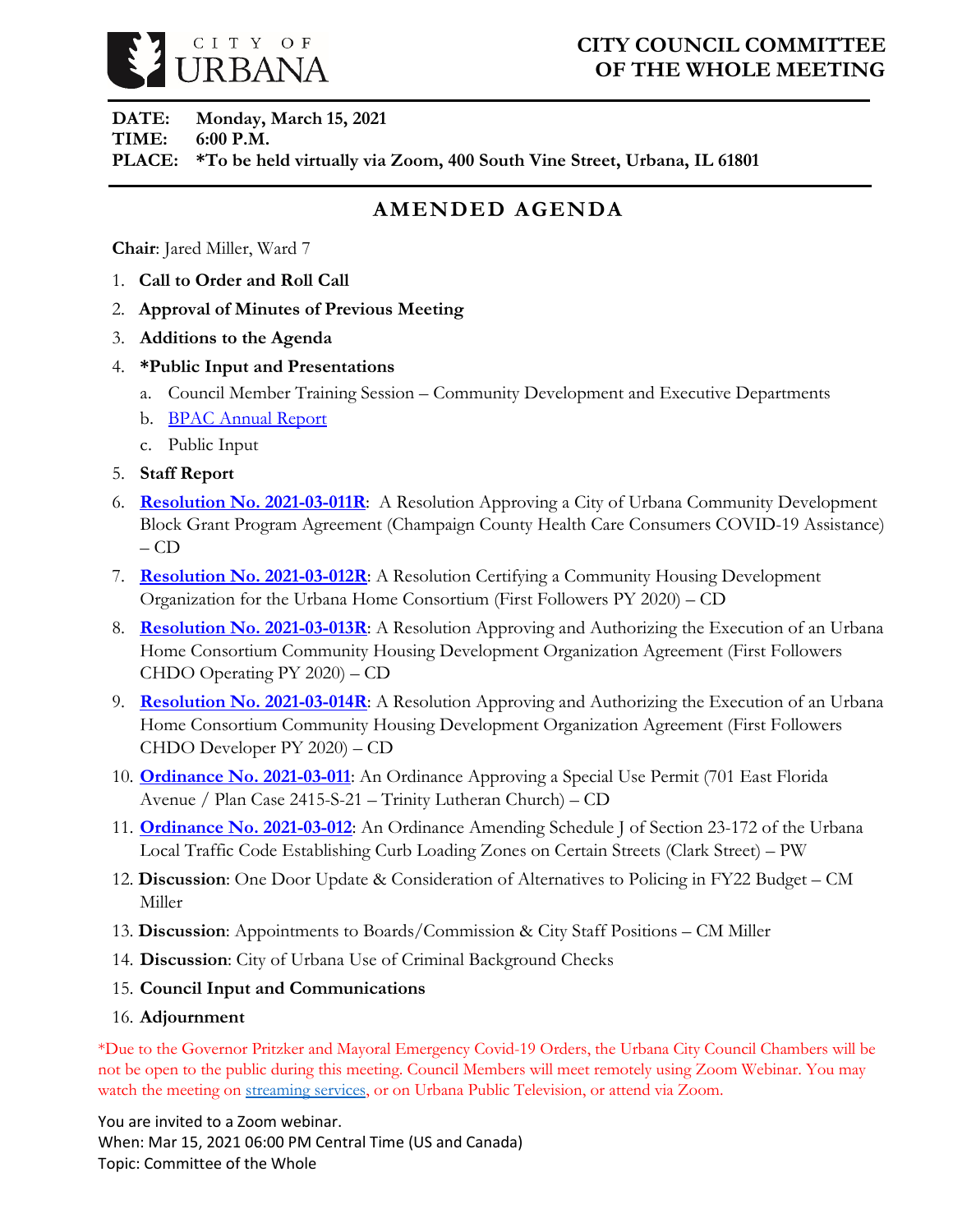Please click the link below to join the webinar:

<https://us02web.zoom.us/j/89332361087>

Or iPhone one-tap : US: +13126266799,,89332361087# or +19292056099,,89332361087# Or Telephone: Dial(for higher quality, dial a number based on your current location): US: +1 312 626 6799 or +1 929 205 6099 or +1 301 715 8592 or +1 346 248 7799 or +1 669 900 6833 or +1 253 215 8782 **Webinar ID: 893 3236 1087**

## **PUBLIC INPUT**

The City of Urbana welcomes Public Input during open meetings of the City Council, the City Council's Committee of the Whole, City Boards and Commissions and other City-sponsored meetings. Our goal is to foster respect for the meeting process, and respect for all people participating as members of the public body, city staff, and general public. The City is required to conduct all business during public meetings. The presiding officer is responsible for conducting those meetings in an orderly and efficient manner.

*Public Input will be taken in the following ways*:

### **Zoom Webinar Participant**

Click on the link listed in the agenda to join the Webinar. You must provide your name and email address in order to join the Webinar. If you wish to speak during Public Input, "raise your hand" and wait to be called on by the meeting host. You must state your first and last name for the meeting record. Participants will be muted except when they are called on to speak; video will remain off for all members of the public when speaking.

### **Telephone Participant**

Call the phone number listed on the Agenda. Enter the Webinar ID followed by the # key. All callers are muted by default. If you wish to speak, "raise your hand" by pressing \*9 once. When you are called on by the host or presiding officer you will be un-muted. You must state your first name and last name for the meeting record.

### **Email Input**

Public comments must be received prior to the closing of the meeting record (at the time of adjournment unless otherwise noted) at the following: [citycouncil@urbanaillinois.us.](mailto:citycouncil@urbanaillinois.us) The subject line of the email must include the words "PUBLIC INPUT" and the meeting date. Your email will be sent to all City Council members, the Mayor, City Administrator, and City Clerk. Emailed public comments labeled as such will be incorporated into the public meeting record, with personal identifying information redacted. Copies of emails will be posted after the meeting minutes have been approved.

### **Written Input**

Any member of the public may submit their comments addressed to the members of the public body in writing. If a person wishes their written comments to be included in the record of Public Input for the meeting, the writing should so state. Written comments must be received prior to the closing of the meeting record (at the time of adjournment unless otherwise noted).

### **Verbal Input**

Protocol for Public Input is one of respect for the process, and respect for others. Ridicule, obscene or profane language, lack of respect for others, and personal attacks are not acceptable behavior. Public Input shall not be used to air personal grievances. Speakers should address all comments to the public body as a whole and not to individual members or City staff.

Public comment shall be limited to no more than four (4) minutes per person. The Public Input portion of the meeting shall total no more than one (1) hour, unless otherwise shortened or extended by majority vote of the public body members present. The presiding officer or the city clerk or their designee, shall monitor each speaker's use of time and shall notify the speaker when the allotted time has expired. All public comments should be addressed to the public body as a whole. A person may participate and provide Public Input once during a meeting and may not cede time to another person, or split their time if Public Input is held at two (2)